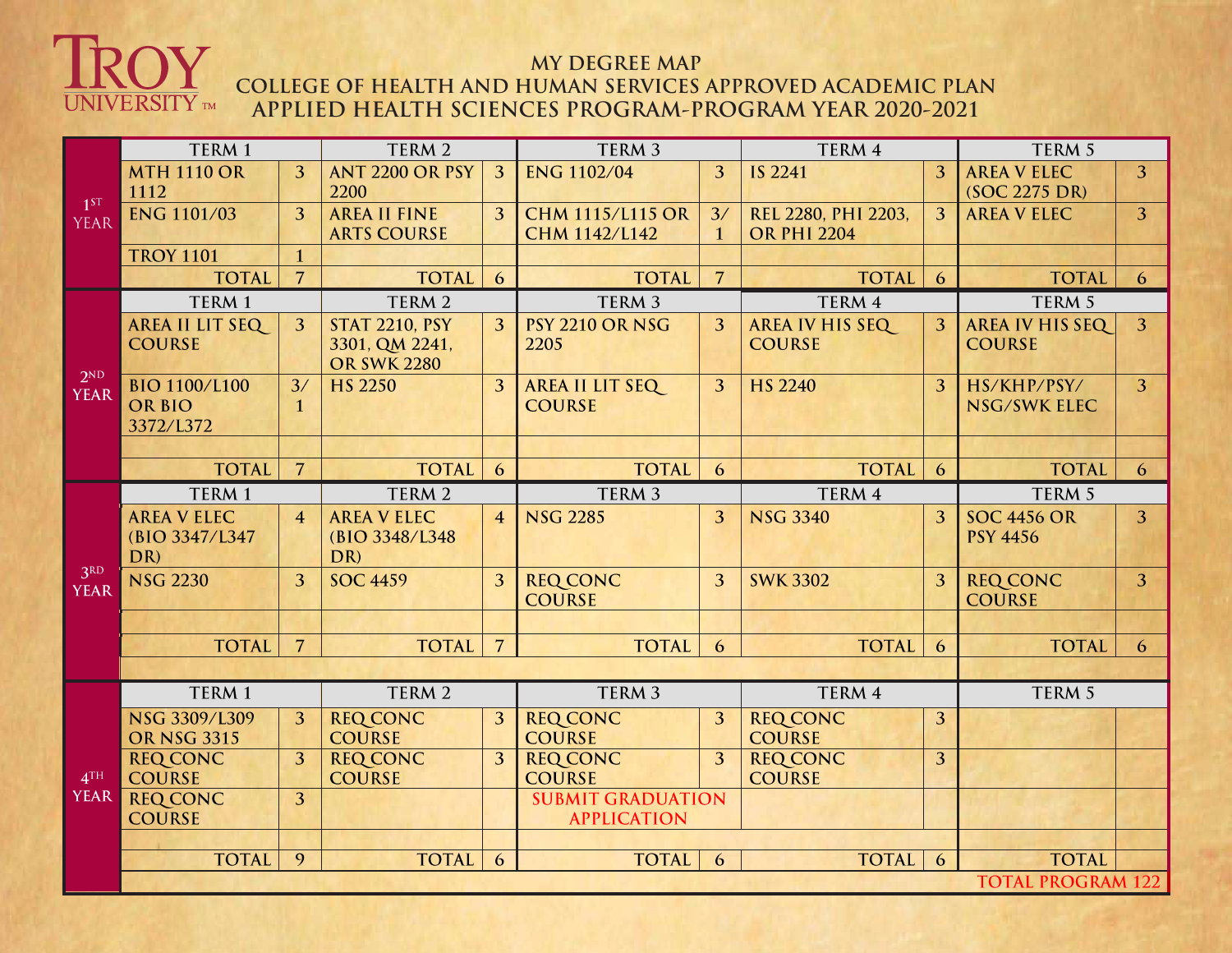## **UNIVERSITY** TM **COLLEGE OF HEALTH AND HUMAN SERVICES APPROVED ACADEMIC PLAN APPLIED HEALTH SCIENCES PROGRAM-PROGRAM YEAR 2020-2021**

| <b>COMPLETE ALL REQUIREMENTS</b>                                                                                                                                                    | (62 HOURS)                |
|-------------------------------------------------------------------------------------------------------------------------------------------------------------------------------------|---------------------------|
| AREA I                                                                                                                                                                              |                           |
| TAKE THE FOLLOWING COURSES:<br>MINIMUM GRADE OF "C" REQUIRED<br>COMP AND MODERN ENGLISH I<br><b>ENG</b><br>1101<br><b>ENG</b><br>1102<br>COMP AND MODERN ENGLISH II                 | 3 HOURS<br><b>3 HOURS</b> |
| <b>AREA II</b>                                                                                                                                                                      |                           |
| TAKE ANY 1000-2000 LEVEL SEQUENCE IN LITERATURE                                                                                                                                     | <b>6 HOURS</b>            |
| TAKE ANY 1000-2000 LEVEL COURSE WITH AN EXPANDED HISTORICAL<br>AND CULTURAL SCOPE IN FINE ARTS, INCLUDING THE DISCIPLINES OF<br>ART, MUSIC, THEATRE, FILM, OR OTHER FINE ARTS AREA. | 3 HOURS                   |
| TAKE ONE OF THE FOLLOWING: REL 2280, PHI 2203, OR PHI 2204                                                                                                                          | <b>3 HOURS</b>            |
| <b>AREA III</b>                                                                                                                                                                     |                           |
| TAKE MTH 1110 OR MTH 1112 OR HIGHER<br>MINIMUM GRADE OF "C" REQUIRED                                                                                                                | 3 HOURS                   |
| TAKE ONE OF THE FOLLOWING BIOLOGY OPTIONS:<br>BIO 1100/L100 PRINCIPLES OF BIOLOGY AND LAB<br>BIO 3372/L372 MICROBIOLOGY                                                             | 3/1 HOURS<br>3/1 HOURS    |
| TAKE ONE OF THE FOLLOWING CHEMISTRY OPTIONS:<br>CHM 1115/L115 SURVEY OF CHEMISTRY AND LAB<br>CHM 1142/L142 GENERAL CHEMISTRY I AND LAB                                              | 3/1 HOURS<br>3/1 HOURS    |
| <b>AREA IV</b>                                                                                                                                                                      |                           |
| TAKE ANY 1000-2000 LEVEL HISTORY SEQUENCE                                                                                                                                           | <b>6 HOURS</b>            |
| TAKE ONE OF THE FOLLOWING: PSY 2210 OR NSG 2205                                                                                                                                     | 3 HOURS                   |
| TAKE ONE OF THE FOLLOWING: ANT 2200 OR PSY 2200                                                                                                                                     | 3 HOURS                   |
| <b>AREA V</b>                                                                                                                                                                       |                           |
| <b>COMPUTER CONCEPTS AND APPLICATIONS</b><br>IS<br>2241<br>TROY 1101<br>THE UNIVERSITY EXPERIENCE                                                                                   | 3 HOURS<br>1 HOUR         |
| TAKE 14 HOURS FROM THE FOLLOWING:<br>BIO 3347/L347, BIO 3348/L348, NSG 2204, SOC 2275, KHP 2202, KHP 2240,<br>HS 3325, OR HS 3335                                                   | <b>14 HOURS</b>           |
| (BIO 3347/L347, BIO 3348/L348, AND SOC 2275 ARE DEPARTMENTAL RECOMMENDED<br>COURSES)                                                                                                |                           |
| TAKE ONE: STAT 2210, PSY 3301, QM 2241, OR SWK 2280                                                                                                                                 | 3 HOURS                   |

EVERY REASONABLE ATTEMPT TO ENSURE ACCURACY HAS BEEN MADE. SOME COURSES (SUCH AS DEVELOPMENTAL OR PRE-REQUISITE COURSES) ARE NOT REFLECTED IN THIS DEGREE MAP. COMPLE-<br>TION OF DEGREE REQUIREMENTS IS BASED ON THE SPECIFIC CA